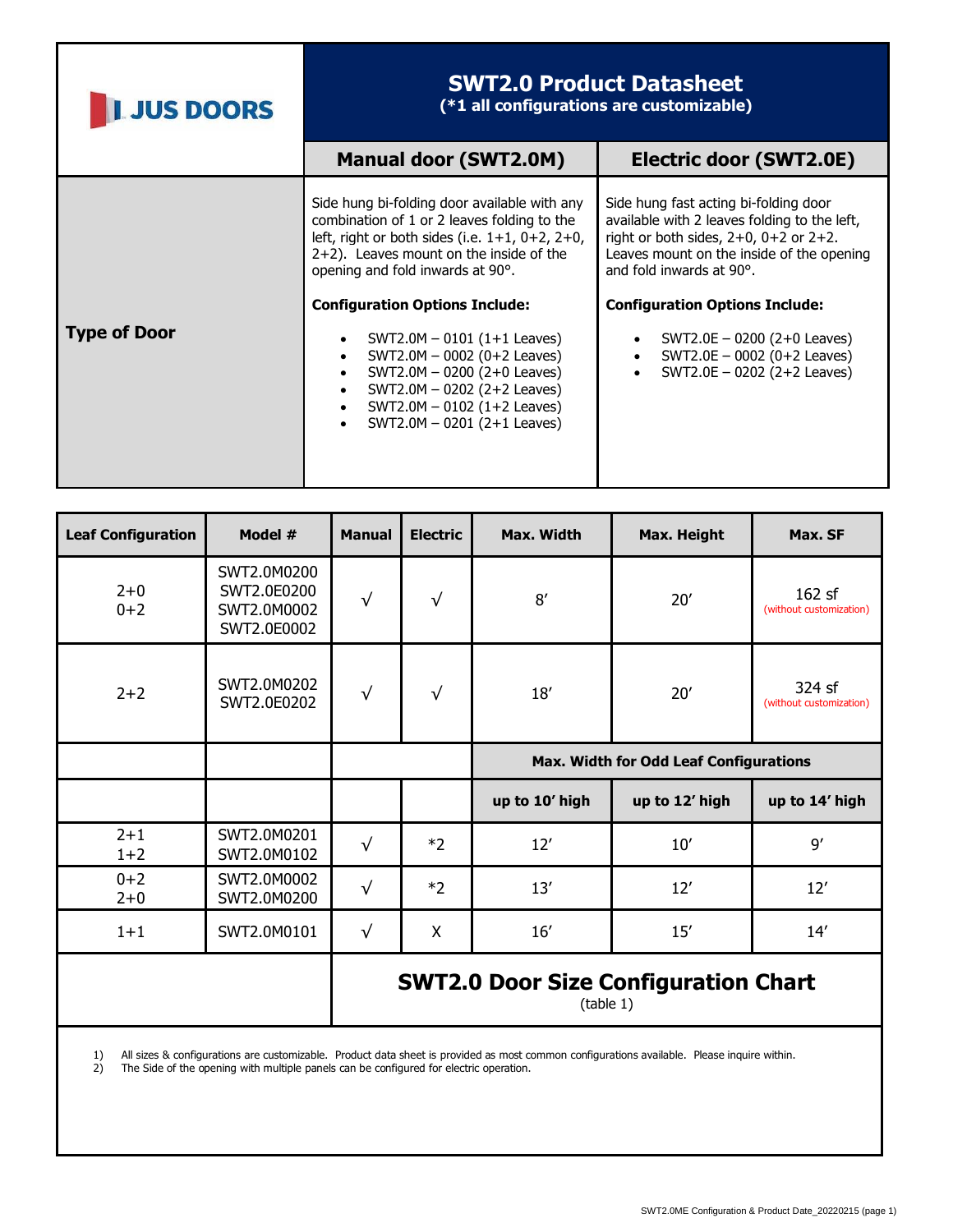|                                                                                                                                                                                               | <b>SWT2.0 Standard Details</b>                                                                                                                                                                                                                                                                                                                                                                                 |                                                                                                                                                                                                                                                  |  |
|-----------------------------------------------------------------------------------------------------------------------------------------------------------------------------------------------|----------------------------------------------------------------------------------------------------------------------------------------------------------------------------------------------------------------------------------------------------------------------------------------------------------------------------------------------------------------------------------------------------------------|--------------------------------------------------------------------------------------------------------------------------------------------------------------------------------------------------------------------------------------------------|--|
| <b>I JUS DOORS</b>                                                                                                                                                                            | <b>Manually Door (SWT2.0M)</b>                                                                                                                                                                                                                                                                                                                                                                                 | <b>Electrical Door (SWT2.0E)</b>                                                                                                                                                                                                                 |  |
| <b>Technical Details</b>                                                                                                                                                                      | Max width 18' (1)<br>Max height 20' (1)<br>Panel thickness 3"<br>Panel R-Value $2.5 - 12.2$ <sup>(2)</sup><br>Sideroom required 8"<br>Headroom required 6"<br>Weight 4lb/ft <sup>2</sup>                                                                                                                                                                                                                       | Max width 18' (1)<br>Max height 20' (1)<br>Panel thickness 3"<br>Panel R-Value $2.5 - 12.2$ <sup>(2)</sup><br>Sideroom required 8"<br>Headroom required 16"<br>Weight 4lb/ft <sup>2</sup><br>Power supply 120VAC, 208VAC, 208/230<br>VAC, 480VAC |  |
| <b>Performance</b>                                                                                                                                                                            | Performance Design in accordance with ASCE 7-16<br>• Forces for Manual Operation - Pass<br>• Operating Forces - Pass<br>• Watertightness - Class 2 (50pa)<br>• Air Permeability - Class 2<br>• Durability of Performance - Pass (110,000 continuous cycles in 60 days)<br>Life expectancy - more than 20 years                                                                                                 |                                                                                                                                                                                                                                                  |  |
| <b>Panel Construction</b>                                                                                                                                                                     | Panels are constructed from 3" thick tubular steel of minimum 11ga thick wall. The<br>frame is covered on both sides with 14g thick galvanised steel sheets and pressure<br>injected with CFC-free polyurethane foam to form an extremely strong, rigid, flat panel.                                                                                                                                           |                                                                                                                                                                                                                                                  |  |
| <b>Seals</b>                                                                                                                                                                                  | Flexible rubber seals are fitted to all edges of the door, and between door leaves. All<br>seals are purpose-designed EPDM extrusions, which press into, and blend seamlessly<br>with the door panels. Each seal provides full finger trap safeguarding, and protection<br>against weather, dust and sand.                                                                                                     |                                                                                                                                                                                                                                                  |  |
| <b>Top Track and Guide</b><br><b>Rollers</b>                                                                                                                                                  | The top guide track is a galvanised steel channel mounted back to the surround frame<br>with 2g pressed steel brackets. Top guide rollers are nylon guide wheels running on<br>steel shafts mounted within black aluminium extrusions.<br>Doors fitted with >40% area of glazing to be fitted with 4-wheel pendant trollies and<br>support track in lieu of top guide rollers and guide track.                 |                                                                                                                                                                                                                                                  |  |
| <b>Jamb Hinges</b>                                                                                                                                                                            | The weight of each door half is supported by two pairs of jamb hinges. Each pair of<br>hinges is manufactured to a low tolerance from laser cut, fabricated, and machined<br>bright steel. An M24 vertical adjustment screw, 5%" hinge pin, and an Igus bush<br>complete the assembly, and provide simple, accurate setting during installation, and a<br>low-maintenance, heavy-duty, low-friction component. |                                                                                                                                                                                                                                                  |  |
| <b>Intermediate Hinges</b>                                                                                                                                                                    | Apex hinge pairs are machined from solid aluminium extrusions, fitted with sealed for life<br>Igus bushes and $\varnothing$ 5%" stainless steel hinge pins. A concealed peg ensures that the<br>hinge pins cannot be removed from the outside. Hinges are finished in black polyester<br>powder coat to RAL 9005(M).                                                                                           |                                                                                                                                                                                                                                                  |  |
| Windload is calculated using ATC Hazard by Location based upon applicable risk category.<br>1)<br>2)<br>Energy coefficient is variable based upon the glass type, quantity and configuration. |                                                                                                                                                                                                                                                                                                                                                                                                                |                                                                                                                                                                                                                                                  |  |

2) Energy coefficient is variable based upon the glass type, quantity and configuration.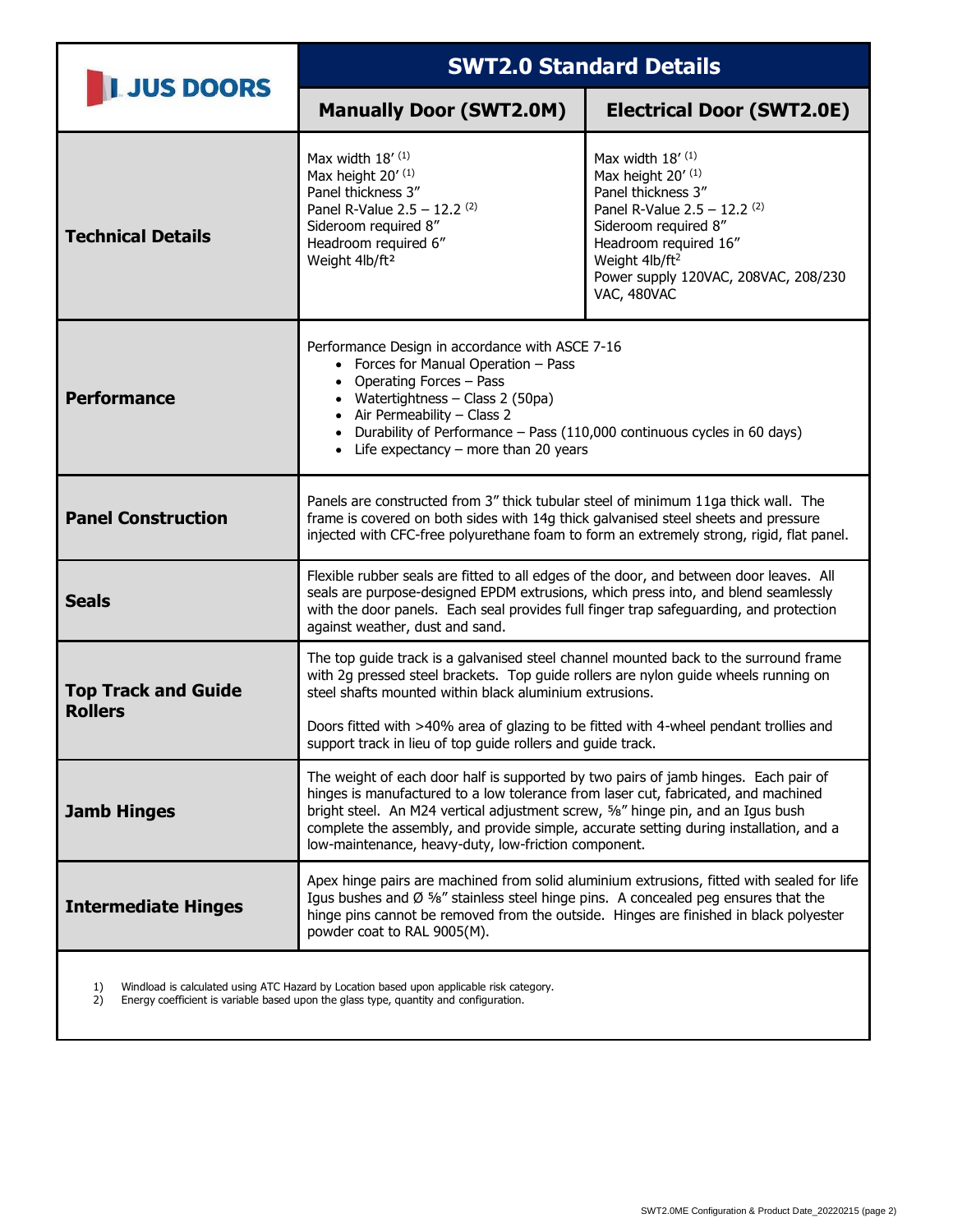|                          | <b>SWT2.0 Standard Details and Available Options</b>                                                                                                                                                                                                                                                                                                                                                                                                                                                                                                                                                                   |                                                                                                                                                                                                                                                                                                                                                                                                                                                                                                                                                                                                                                                                                             |  |
|--------------------------|------------------------------------------------------------------------------------------------------------------------------------------------------------------------------------------------------------------------------------------------------------------------------------------------------------------------------------------------------------------------------------------------------------------------------------------------------------------------------------------------------------------------------------------------------------------------------------------------------------------------|---------------------------------------------------------------------------------------------------------------------------------------------------------------------------------------------------------------------------------------------------------------------------------------------------------------------------------------------------------------------------------------------------------------------------------------------------------------------------------------------------------------------------------------------------------------------------------------------------------------------------------------------------------------------------------------------|--|
| <b>I JUS DOORS</b>       | <b>Manually door (SWT2.0M)</b>                                                                                                                                                                                                                                                                                                                                                                                                                                                                                                                                                                                         | <b>Electrical door (SWT2.0E)</b>                                                                                                                                                                                                                                                                                                                                                                                                                                                                                                                                                                                                                                                            |  |
| <b>Finish</b>            | <b>Standard</b><br>Factory applied polyurethane industrial finish, applied after fabrication covering all exposed<br>steel with epoxy primer and polyurethane finish system in color as selected by client from<br>the RALK7 Index or Sherwin Williams Indexes of color options. All hardware is standard<br>black finish.<br>Option 1<br>Factory applied powder-coat, applied after fabrication covering all exposed steel with baked<br>on industrial powder coat system in color as selected by client from the RALK7 Index or<br>Sherwin Williams Indexes of color options. All hardware is standard black finish. |                                                                                                                                                                                                                                                                                                                                                                                                                                                                                                                                                                                                                                                                                             |  |
| <b>Vision Panels</b>     | Standard - None fitted.<br>Option 1<br>Insulated Tempered Safety Glass configured in $\frac{1}{4} \times \frac{1}{2}$ to the opening size. LOWE &<br>Tint options available upon request.<br>Option 2<br>Impact Resistance Glass configured in $1/2 \times 1/2 \times 1/2$ to the opening size. LOWE & Tint options available<br>upon request.                                                                                                                                                                                                                                                                         |                                                                                                                                                                                                                                                                                                                                                                                                                                                                                                                                                                                                                                                                                             |  |
| <b>Wicket Door</b>       | Standard - None fitted.<br>Option 1<br>Lever fixture. Wicket door opens outwards. Hardware comprise of a 1" low-profile<br>anodised aluminium lever handles, cylinder with internal thumbturn, 11/2 pairs of stainless<br>steel butt hinges and a hidden door limiting stay. 3" high step with 11/2" wide aluminium<br>threshold strip.                                                                                                                                                                                                                                                                                |                                                                                                                                                                                                                                                                                                                                                                                                                                                                                                                                                                                                                                                                                             |  |
| <b>Locking / Handles</b> | Standard<br>A drop bolt and a black thermoplastic easy-<br>grip pull handle are fitted internally<br>between each pair of leaves.<br>Option<br>A bottom guide pin engages in a cast<br>aluminium floor shoe fitted to the threshold,<br>holding the leading edge(s) firm.<br>Option<br>A top and bottom espagnolette shoot bolt<br>operated via an internal, non-lockable lever<br>handle is fitted.                                                                                                                                                                                                                   | Standard<br>A black thermoplastic easy-grip pull handle<br>is fitted internally between each pair of<br>leaves. An electro hydraulic lock within the<br>drive motor automatically holds the door in<br>the closed position. A lever fitting at low<br>level allows for the motor to be disengaged<br>allowing the door to be opened manually.<br>Option<br>A bottom guide pin engages with a cast<br>aluminium floor shoe fitted to the threshold,<br>and holds the leading edge firm. A black<br>thermoplastic easy-grip pull handle is fitted<br>internally.<br>Option<br>A lever operated floor bolt is fitted internally<br>between pairs of leaves and is electrically<br>interlocked. |  |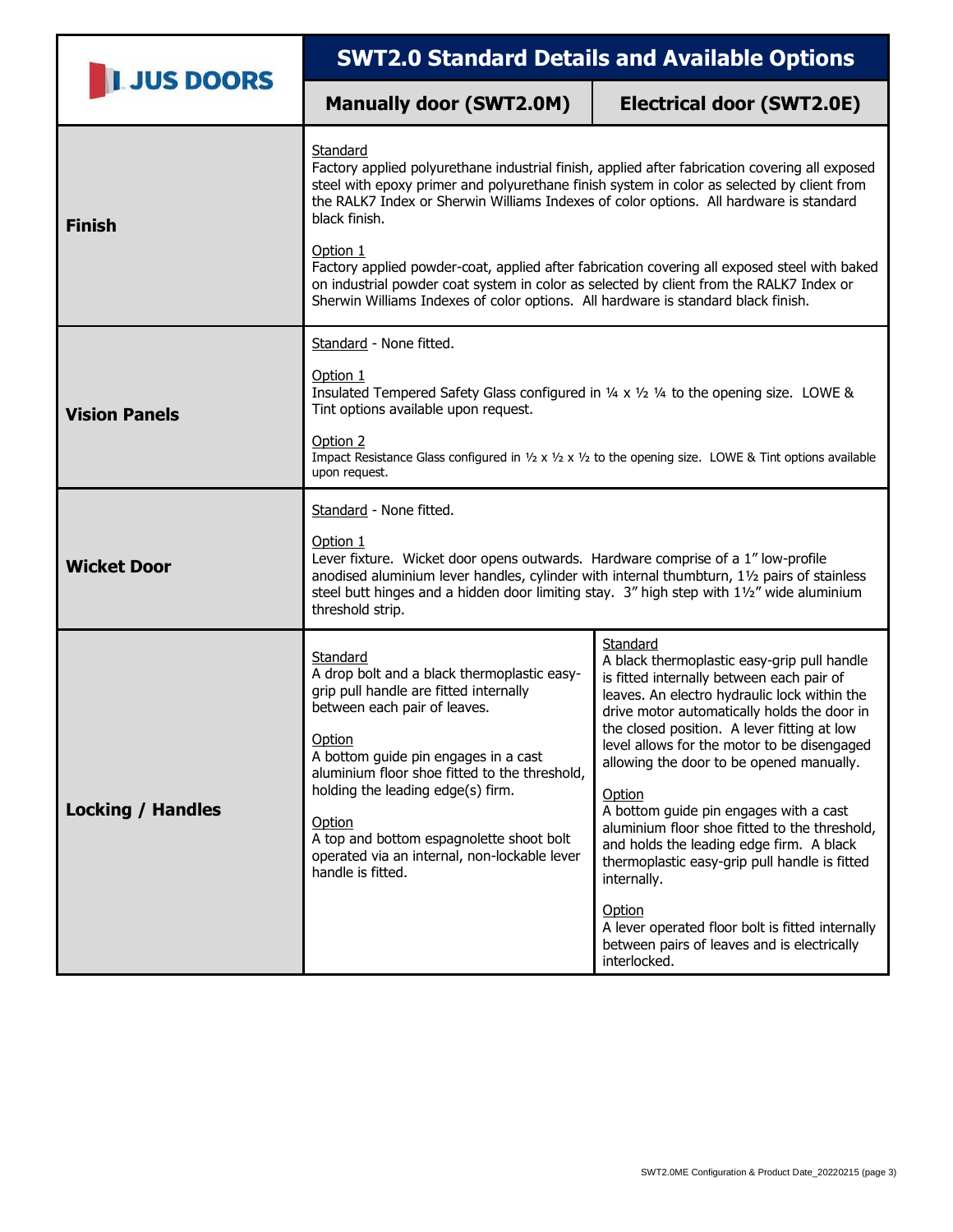| <b>I JUS DOORS</b>     | <b>SWT2.0 Standard Details and Available Options</b>                                                                                                                                                                                                                                                                                                                                                                                                                                                                                                                                                                                                                                                                                                                                                                                                                                    |                                  |  |  |
|------------------------|-----------------------------------------------------------------------------------------------------------------------------------------------------------------------------------------------------------------------------------------------------------------------------------------------------------------------------------------------------------------------------------------------------------------------------------------------------------------------------------------------------------------------------------------------------------------------------------------------------------------------------------------------------------------------------------------------------------------------------------------------------------------------------------------------------------------------------------------------------------------------------------------|----------------------------------|--|--|
|                        | <b>Manual door (SWT2.0M)</b>                                                                                                                                                                                                                                                                                                                                                                                                                                                                                                                                                                                                                                                                                                                                                                                                                                                            | <b>Electrical door (SWT2.0E)</b> |  |  |
|                        | <b>Standard</b><br>No threshold supplied.                                                                                                                                                                                                                                                                                                                                                                                                                                                                                                                                                                                                                                                                                                                                                                                                                                               |                                  |  |  |
| <b>Threshold Plate</b> | Option<br>A 6" x 1/4" thick extruded aluminium plate with 30° chamfered edge and anti-slip grooves<br>fixes directly to the floor to form a water bar, presents a level surface for the door to seal<br>against, minimises bottom seal wear as the door folds, and provides a solid location point<br>for floor bolts.                                                                                                                                                                                                                                                                                                                                                                                                                                                                                                                                                                  |                                  |  |  |
|                        | Standard<br>Surface Mounted - $8'' \times 4'' \times 7g$ tubular profile frame for mounting to the surface around<br>the opening. Finished to match panels as specified in finishes section.                                                                                                                                                                                                                                                                                                                                                                                                                                                                                                                                                                                                                                                                                            |                                  |  |  |
| <b>Surround Frame</b>  | Option<br>Jamb Mounted $-8''$ x 4" x 7g tubular profile mounted within the opening. Finished to<br>match panels as specified in finishes section.                                                                                                                                                                                                                                                                                                                                                                                                                                                                                                                                                                                                                                                                                                                                       |                                  |  |  |
|                        | Option<br>No frame supplied.                                                                                                                                                                                                                                                                                                                                                                                                                                                                                                                                                                                                                                                                                                                                                                                                                                                            |                                  |  |  |
|                        | Standard<br>A center mount gear driven operator with control arms connected to panels (1) & (4) and<br>synchronized control panel. A push button control with Open / Stop / Close is supplied.<br>Includes a low-level manual release lever.                                                                                                                                                                                                                                                                                                                                                                                                                                                                                                                                                                                                                                            |                                  |  |  |
| <b>Drive System</b>    | Option<br>A low-profile, panel affixed, dual operator system mounted internally at the top of each<br>leading edge leaf. A control panel controls both door halves simultaneously. A push<br>button control with Open / Stop / Close is supplied. Includes a low-level manual release<br>lever.                                                                                                                                                                                                                                                                                                                                                                                                                                                                                                                                                                                         |                                  |  |  |
|                        | Standard<br>TS971 Proprietary Control Panel design specifically to work with the center mount gear<br>driven operator. Control panel is mounted within an NEMA(4) enclosure with 12 function<br>logics, and advanced programming for custom tuning.                                                                                                                                                                                                                                                                                                                                                                                                                                                                                                                                                                                                                                     |                                  |  |  |
| <b>Control Logic</b>   | Option - FAAC E455D control panel mounted within an IP55 plastic enclosure sized 91/2" x<br>51/2" with 12 function logics, and advanced programming for custom tuning, controls both<br>door halves. Controler is used for Low-Profile Drive System Option.                                                                                                                                                                                                                                                                                                                                                                                                                                                                                                                                                                                                                             |                                  |  |  |
|                        | Option - Programmable Logic Control (PLC) with 42 I/O's programmed via a lid mounted<br>HMI touch screen. The steel cabinet is sized 24" W x 24" H, is IP66 rated and is lockable.<br>Open, Close and Emergency Stop buttons and Fault Reset button are mounted on the lid.<br>The board provides variable speed opening and closing, slow-down on opening and closing,<br>door-status displays, inputs for safety edges, photocells, induction loops, proximity sensors,<br>storm bolts, wicket door and the manual release handle, and outputs for traffic lights and<br>an AV alarm. Several spare 24V DC input and output are also provided as standard for<br>integration with external HVAC, Fire Alarms signals, Turn-out systems and Building<br>Management systems. Option for remote connectivity via Wi-Fi for door status monitoring,<br>fault finding and service counter. |                                  |  |  |